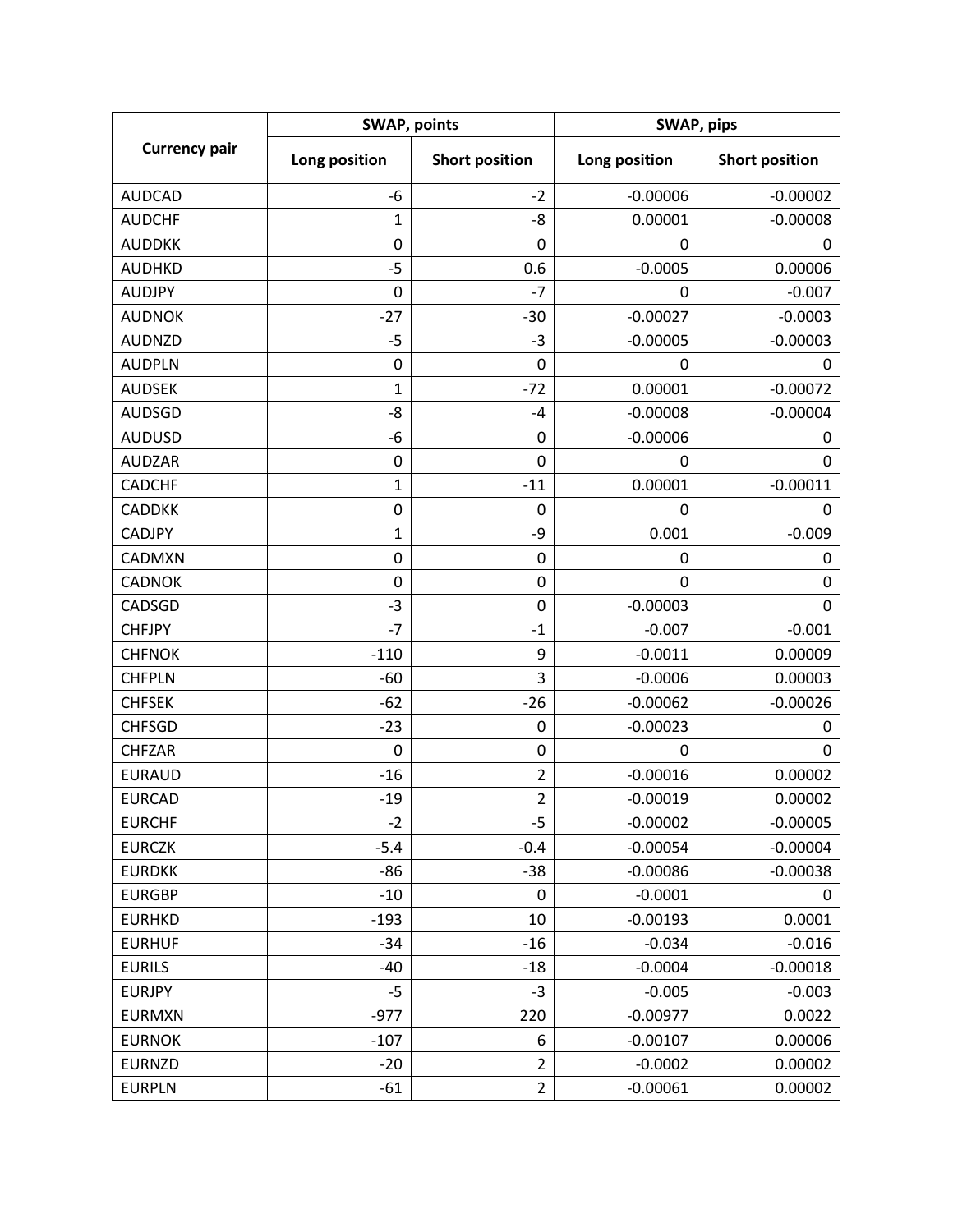| <b>EURRUB</b> | $-2930$        | 691    | $-0.0293$  | 0.00691    |
|---------------|----------------|--------|------------|------------|
| <b>EURSEK</b> | $-52$          | $-41$  | $-0.00052$ | $-0.00041$ |
| <b>EURSGD</b> | $-23$          | $-1$   | $-0.00023$ | $-0.00001$ |
| <b>EURTRY</b> | $-745$         | 195    | $-0.00745$ | 0.00195    |
| <b>EURUSD</b> | $-17$          | 3      | $-0.00017$ | 0.00003    |
| <b>EURZAR</b> | $-582$         | 148    | $-0.00582$ | 0.00148    |
| <b>GBPAUD</b> | -9             | $-2$   | $-0.00009$ | $-0.00002$ |
| <b>GBPCAD</b> | $-12$          | 0      | $-0.00012$ | 0          |
| <b>GBPCHF</b> | $\mathbf 1$    | $-12$  | 0.00001    | $-0.00012$ |
| <b>GBPDKK</b> | $-54$          | $-82$  | $-0.00054$ | $-0.00082$ |
| <b>GBPJPY</b> | 0              | -9     | 0          | $-0.009$   |
| <b>GBPNOK</b> | $-66$          | $-29$  | $-0.00066$ | $-0.00029$ |
| <b>GBPNZD</b> | $-12$          | $-1$   | $-0.00012$ | $-0.00001$ |
| <b>GBPPLN</b> | $-44$          | $-14$  | $-0.00044$ | $-0.00014$ |
| <b>GBPSEK</b> | $-20$          | $-103$ | $-0.0002$  | $-0.00103$ |
| <b>GBPSGD</b> | $-17$          | $-2$   | $-0.00017$ | $-0.00002$ |
| <b>GBPTRY</b> | $-782$         | 214    | $-0.00782$ | 0.00214    |
| <b>GBPUSD</b> | $-12$          | 2      | $-0.00012$ | 0.00002    |
| <b>GBPZAR</b> | $-559$         | 137    | $-0.00559$ | 0.00137    |
| <b>HKDJPY</b> | 0              | $-3$   | 0          | $-0.00003$ |
| <b>MXNJPY</b> | $\pmb{0}$      | 0      | 0          | 0          |
| <b>NOKJPY</b> | $\mathbf 0$    | $-2$   | 0          | $-0.00002$ |
| <b>NOKSEK</b> | $-1$           | $-14$  | $-0.00001$ | $-0.00014$ |
| <b>NZDCAD</b> | $-5$           | $-3$   | $-0.00005$ | $-0.00003$ |
| <b>NZDCHF</b> | 1              | -9     | 0.00001    | $-0.00009$ |
| <b>NZDJPY</b> | $\pmb{0}$      | -8     | 0          | $-0.008$   |
| <b>NZDSEK</b> | $\mathbf 0$    | 0      | 0          | 0          |
| <b>NZDSGD</b> | $-7$           | $-5$   | $-0.00007$ | $-0.00005$ |
| <b>NZDUSD</b> | $-5$           | 0      | $-0.00005$ | 0          |
| PLNJPY        | $\pmb{0}$      | 0      | 0          | 0          |
| SGDJPY        | $\mathbf 0$    | $-11$  | 0          | $-0.011$   |
| <b>TRYJPY</b> | $\pmb{0}$      | $-21$  | 0          | $-0.021$   |
| <b>USDCAD</b> | $\mathbf 0$    | -9     | 0          | $-0.00009$ |
| <b>USDCHF</b> | 3              | $-17$  | 0.00003    | $-0.00017$ |
| <b>USDCNH</b> | $-48$          | $-31$  | $-0.00048$ | $-0.00031$ |
| <b>USDCZK</b> | $-2$           | $-3$   | $-0.0002$  | $-0.0003$  |
| <b>USDDKK</b> | 1              | $-113$ | 0.00001    | $-0.00113$ |
| <b>USDHKD</b> | $-7.5$         | $-6.5$ | $-7.5E-05$ | $-6.5E-05$ |
| <b>USDHUF</b> | $-15$          | $-49$  | $-0.015$   | $-0.049$   |
| <b>USDILS</b> | 3              | $-59$  | 0.00003    | $-0.00059$ |
| <b>USDJPY</b> | $\overline{2}$ | $-15$  | 0.002      | $-0.015$   |